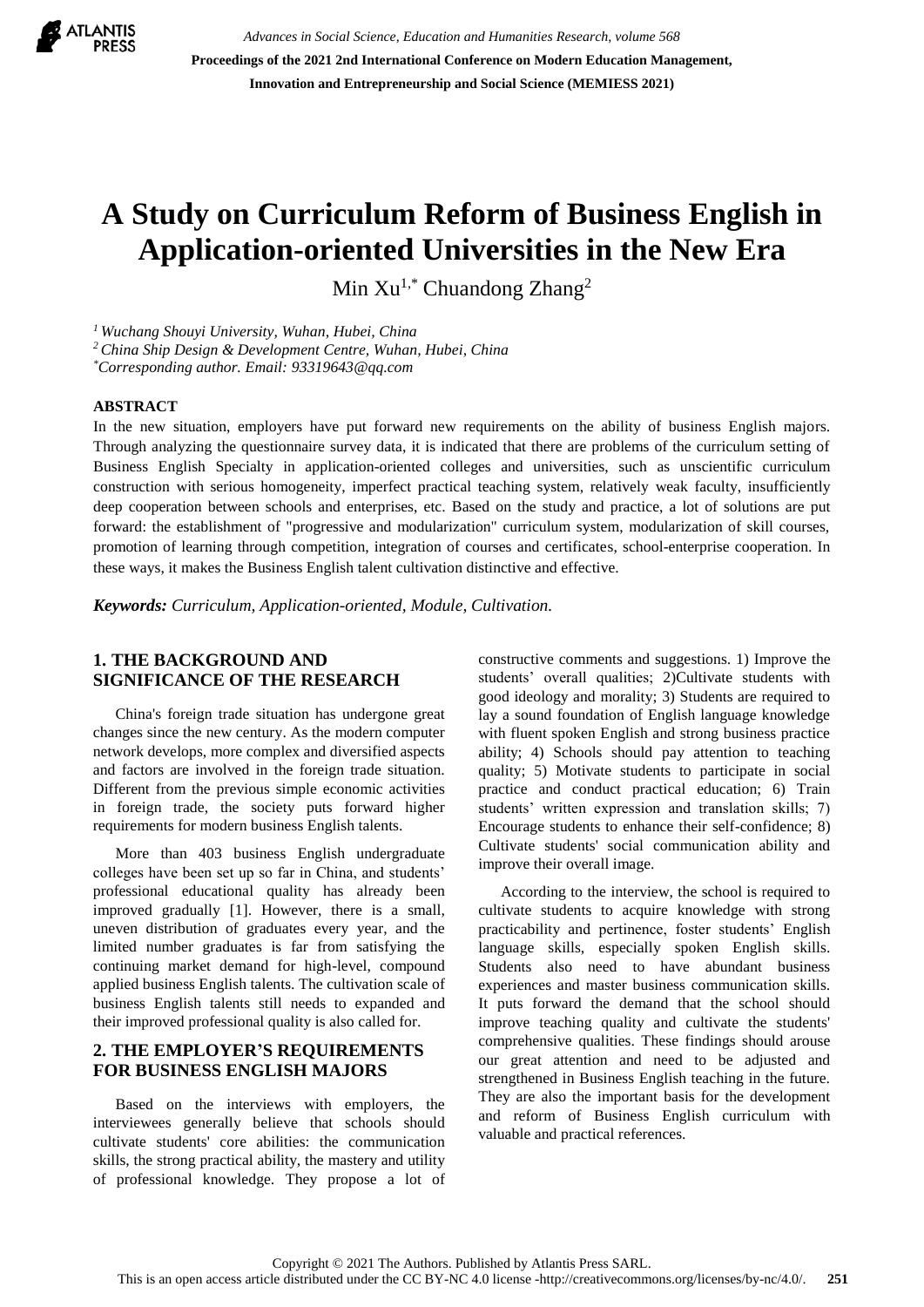## **3. THE CURRENT SITUATION AND PROBLEMS OF BUSINESS ENGLISH CURRICULUM SETTING IN APPLICATION-ORIENTED COLLEGES**

Based on the questionnaire results in different application-oriented colleges and universities, the following common problems are found:

# *3.1. Unscientific Curriculum Construction With Serious Homogeneity*

The curriculum setting of business English major in most colleges mainly refers to the curriculum setting of relevant majors in the same type of schools and lacks its own curriculum system. In particular, independent colleges and private colleges face a lot of discomfort in this course system. For example, students' acceptance ability cannot adapt to the course content, and the course structure and implementation method cannot meet the employers' demand for business English talents. The curriculum system of business English major in most independent colleges or private colleges is still short of contents concerning the national conditions, culture and business etiquette of the countries along the "One Belt And One Road". The course knowledge of ecommerce and cross-border e-commerce is also relatively poor.

#### *3.2. Imperfect Practical Teaching System*

Business English, as a new major since 2008, its practical teaching system is not perfect. At present, private colleges and universities have made a lot of exploration on the practical teaching reform of business English, but the problem of insufficient practical teaching is still widespread. First of all, its professional curriculum practice teaching has not formed a mature and scientific system. Due to the lack of funds and management of student apprenticeship, most private colleges and universities have not implemented the regular teaching activities. In terms of professional practice, due to the limited number of interns admitted by the internship base each year, the internship places are too scattered, which makes it difficult for school teachers to guide and manage interns, so the effectiveness of the internship is greatly reduced.

#### *3.3. Relatively Weak Faculty*

Many Business English teachers in colleges and universities have not received systematic professional training in business, and their professional knowledge of business is very limited. Although they have some basic knowledge of English language and culture, they still lack knowledge of international business and culture. Some teachers are introduced from the economic department or enterprises, and their English pragmatic ability and teaching ability are relatively deficient. In addition, due to the consideration of operating cost saving and other aspects, private colleges and universities do not attach much importance to the construction of teaching staff and their support is weak.

# *3.4. Insufficiently Deep Cooperation Between Schools And Enterprises*

The cooperation between business English majors in colleges and universities and local enterprises, especially multinational enterprises, is not deep enough. First, there is a lack of cooperation in professional setting. In the setting of Business English course modules, there is no flexible adjustment according to the needs of local economic development. Second, in the implementing process of the course, the lack of industry experts' and entrepreneurs' participation leads to the small proportion of dual-qualified teachers. Third, it is the lack of teaching system arrangement of schoolenterprise cooperation. Due to the heavy teaching tasks and the lack of relevant systems in schools to encourage teachers to deeply participate in school-enterprise cooperation projects, some school-enterprise cooperation activities have often not been undertaken. In particular, the school-enterprise cooperation fields of Business English major in private colleges still needs to be explored.

# **4. THE TRAINING OBJECTIVES OF BUSINESS ENGLISH MAJORS IN APPLICATION-ORIENTED COLLEGES BASED ON THE MARKET DEMAND**

In March 2018, the National Standard for Undergraduate Major Teaching Quality in General Institutions of Higher Learning (hereinafter referred to as the National Standard) was promulgated, which systematically elaborated the training objectives and core curriculum setting for Business English majors. On this basis, private colleges and universities should formulate corresponding curriculum system according to the specific school situation. To cultivate the compound application talents with a solid English basic skill, broad international vision, specialized international business knowledge and skills, the basic knowledge and theory of the related disciplines such as economics, management and law, a strong ability of intercultural communication and higher cultural accomplishment, a good use of English in the international environment in the fields of business, trade, management and finance, etc.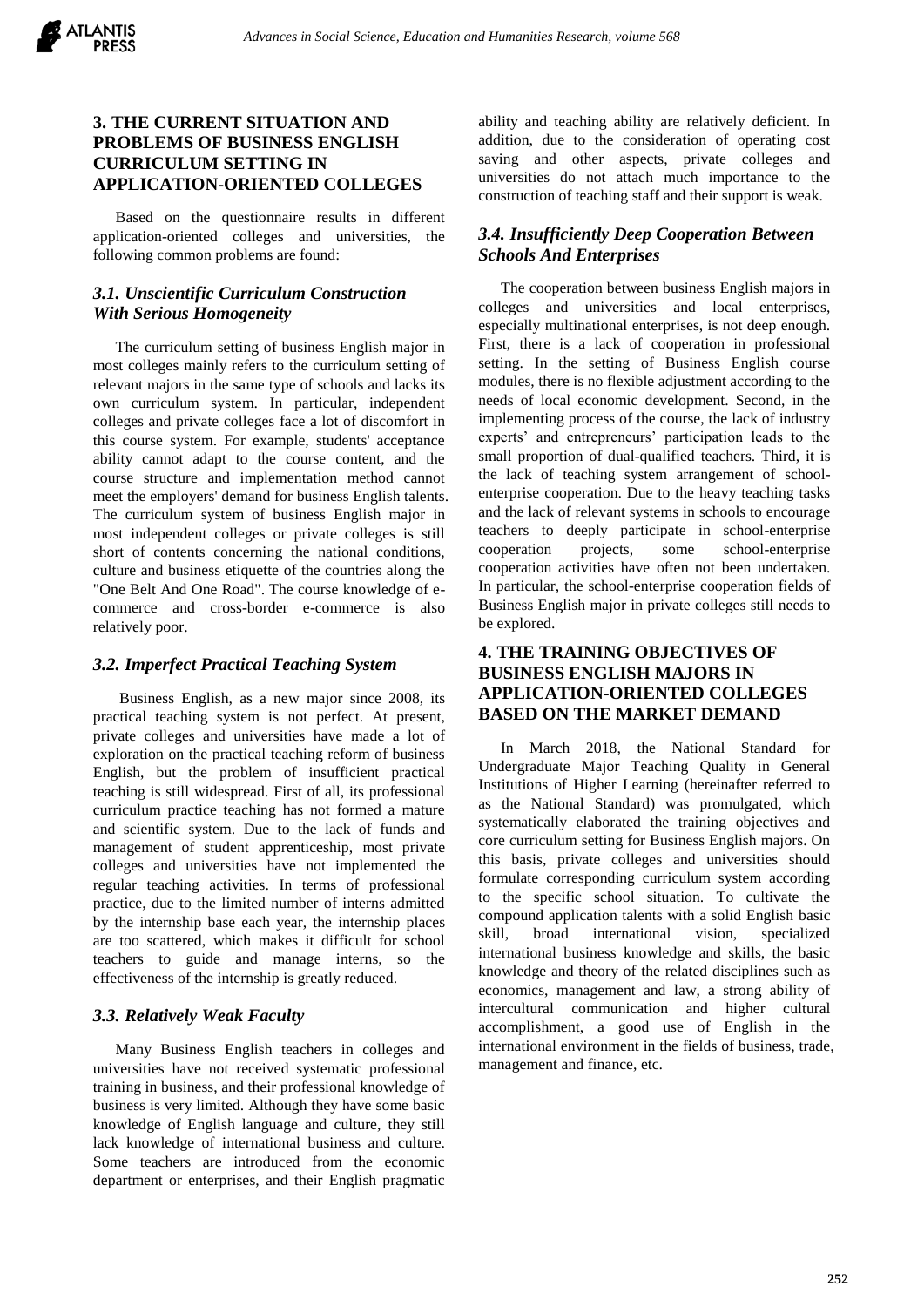## **5. THE MAJOR MEASURES OF CURRICULUM SYSTEM REFORM**

#### *5.1. The Establishment Of The "Progressive And Modular" Course System*

The curriculum setting of business English major should be closely centered on the training objectives and requirements of the major, and based on this, it should complement and link with each other. The "progressive" course system is based on the foundation of English. Through a series of practical training courses and professional Business English courses, students can understand business knowledge in learning English, improve business skills and consolidate the foundation of English at the same time. "Modularization" is divided into language module, crossover module and business module. Through "progressive and modular" course, the ultimate purpose is the realization of "English + business" compound ability.

#### *5.1.1. The Importance Of Curriculum System*

Curriculum construction is the cornerstone of specialty construction. Whether a reasonable curriculum system can be constructed is directly related to whether students can meet the needs of society and enterprises. Combining with the trend of regional economic development, the cultivation should follow The National Standard for Business English Undergraduate Teaching Quality, on the basis of strengthening the students' language basic skill, adhering to the goal of talent cultivation and future professional development, with employment as the guidance, ability as the core, professional development for the principle.

It is focused on the teaching of language and knowledge skills for freshmen and sophomores, crosscultural business knowledge, skills teaching for juniors and seniors. The courses in training students' business literacy should be increased, such as An Introduction to International Marketing, Cross-border Trade and Ecommerce Practice, International Business Comprehensive Practice curriculum. At the same time, the professional training and practice teaching hours need to be increased.

#### *5.1.2. Modularization Of Skill Curriculum*

Private higher education is a form of education with application-oriented ability training as the main body [2]. Skill training is the main body of private higher education and the foundation of building practical teaching system. The practice teaching content of business English major is to set the course in modules, which is the concentrated embodiment of the scientific principle, systematic principle, ability cultivation principle and double certificate integration principle of

course setting. Practical teaching courses can be divided into the following modules:

# *5.1.2.1.General education module*

The module teaching is to cultivate students the basic professional ability, train the students' political thought, moral cultivation, cultural quality, modern operation, writing skills, psychological aspects of the basic qualities by social investigation and practice, computer skills training, and improve the ability of judgment, analysis, problem solving, self-study ability and knowledge migration ability.

# *5.1.2.2.Basic Language Skills module*

This module is a language skill module for business English majors. The main practical courses include: pronunciation, listening and speaking, writing, reading and translation skills. Firstly, the basic language skills of business English talents should be cultivated and lay a solid language foundation.

# *5.1.2.3.The practical module of professional application ability*

The practical module courses are designed to develop student's compound, applied qualities first. It is different from traditional curriculum for tool-type talent cultivation. These courses include: international commercial law, international trade theory and practice, marketing, etc. Order operator, foreign trade correspondence, business reading cultivate the ability to master the main business processes of private colleges, business law, marketing and foreign trade correspondence writing ability.

# *5.1.2.4.Professional comprehensive practice module*

The module in the first place is to cultivate the students' language application ability and seek out the problem, solve the problem with innovative thinking and practical work ability, including the professional practice, graduation thesis, network autonomous learning, the extracurricular activities (English corner, English radio, English newspapers and magazines), social practice, all kinds of English contests, foreign guests reception, business translation (oral and written), trade fairs, practice base practice, etc.

# *5.1.2.5.Centralization of practical training courses*

The curricula integration of theoretical courses is application-oriented. For the practical courses it will take a special training way. A week training will be arranged after the corresponding theory class. Closed training be conducted, guided by the syllabus set on the basis of the training program, organized by professional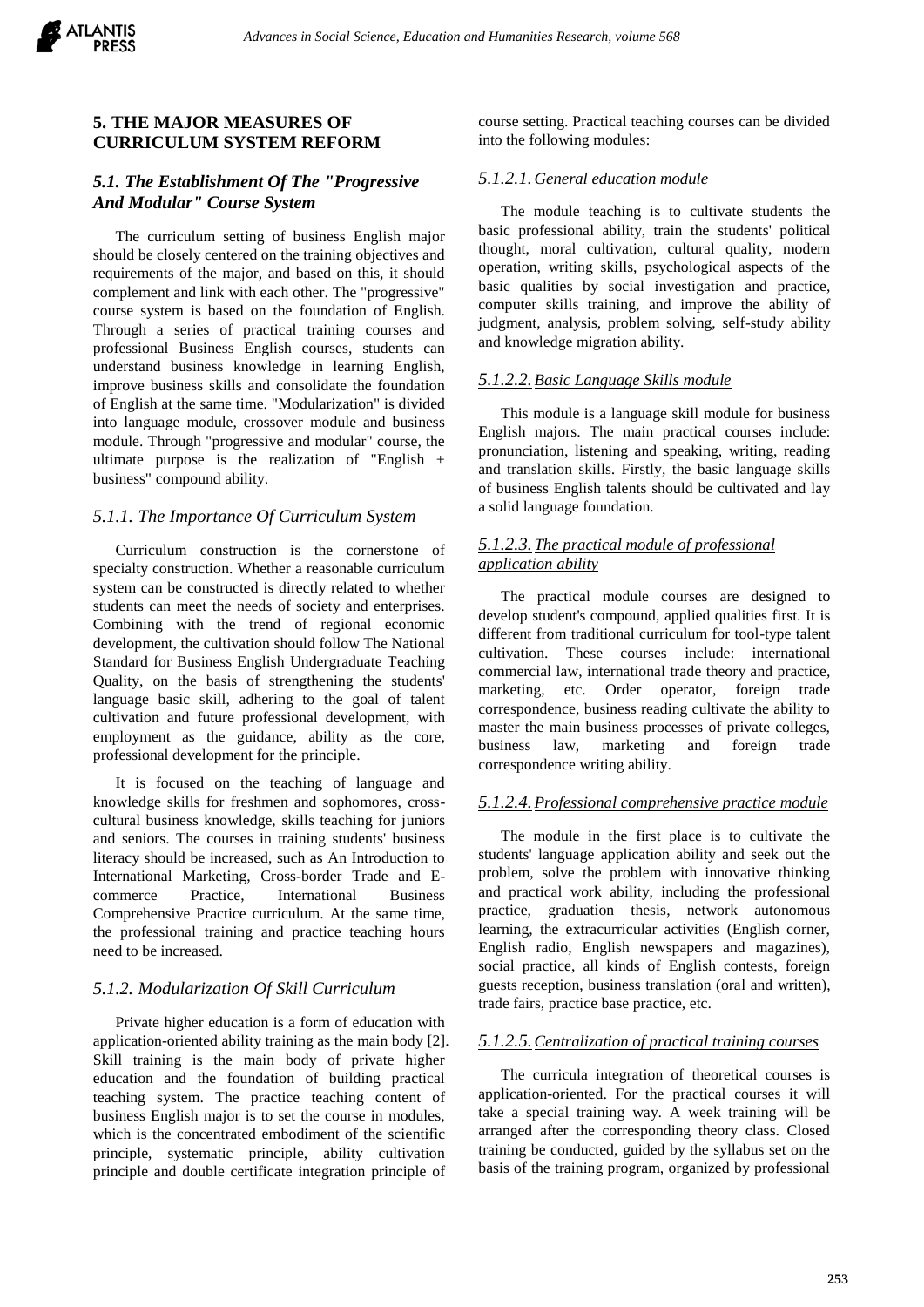teachers. They make a special trip guidance with the diversification of teaching content and innovation. Flexible, open, diverse teaching methods and locations can be chosen in extracurricular activities, special training can be divided into audio-visual training, business English training, professional training of foreign trade, business English comprehensive training, etc. The centralized training mode fully embodies the cultivation of vocational ability.

#### (6) Integration of courses and professional certificates

According to the fusion principle of double certificates between business English professional talent training target and practical curriculum setting, the business English industry professional qualification examination is combined with practical Business English courses and support each other [3]. The content of the professional qualification certificate examination and the planned content are synchronized. In curriculum system, it is to host a variety of professional certification exams with the approval of the National Ministry of Labor and social authorities, such as the Business English certificate level 1, Export Agent, Customs Declaration, Merchandiser, Computer Grade certificate, Mandarin Level certificate, PETS exam certificate. The qualifications of all kinds of the skills are closely integrated with the daily teaching based on the concept "learning for practice and practice to promote learning. This concept provides guidance and training, so that the students can successfully pass the exam, which is conducive to the realization of the double-certificate communication, double-certificate "and" talent training objectives. It enhances students' employment competitiveness and reflects personal value, which is more conducive for the students to achieve zero distance on the job after the graduation.

#### *5.2. Integration Of Course And Certificates*

With the increasingly severe employment situation, how to improve students' employment competitiveness is an urgent problem for many colleges and majors. Certificate is an effective means to check whether talents are qualified or not. The acquisition of certificates is usually based on a fair and relatively scientific platform. At the same time, it promotes learning by taking exams. Students are bound to acquire or deepen relevant skills needed in the process of preparing for the certificates. Certificates are just like stepping stones to success, and also an important criterion for enterprises to select talents. Business English aims at cultivating "language + business" compound talents. Therefore, students majoring in business English should be encouraged to obtain at least three kinds of qualification certificates at school: (1) Pure language, such as TEM4/8; (2) Business language certificate, such as TBEM4/8; The BEC Vantage/Higher; (3) Pure Business certificates, such as cross-border ecommerce professional, marketing specialist, etc. Students can also choose to obtain other relevant professional certificates according to their interests, strengths and employment situation, such as translation certificate, teacher certification, etc. Three types of certificates in hand will greatly enhance the competitiveness of the students.

#### *5.3. The Promotion Of Learning And Teaching With Competition*

The teaching mode of "The promotion of learning and teaching with competition" is adopted in the form of project scheme to conduct a series of subjects or skills contest with specialized teachers' guidance. The competition and contests are closely integrated with the students' learning skills, comprehensive qualities [4]. To teach, learn, practice and compete are in harmony with each other, adhering to take the student as the main body, teacher as the leading factor. The ability to compete is especially important for Business English students. "To promote learning by contests" mode should be strongly advocated. Through the encouragement teachers organize students to participate in a series of related events, such as the CNP English Speaking, Writing, Reading Competition, the National Competition of Business English Translation, Crossborder Electricity Business Innovation Entrepreneurship Competition for Chinese college students, etc. The students are to be trained in a planned and long-term way. In the course of training and competition, students can master the corresponding knowledge and skills [5].

# *5.4. School-enterprise Cooperation, Combination Of Courses And Posts*

School-enterprise cooperation, also known as the education based on the cooperation between the school and the enterprises, is accepted "cooperative education" in the international field. The explanation of "cooperative education" from the World Cooperative Education Association is, "Making good use of the two different educational environment and resources from the schools and enterprises, and combining the learning in the classroom and learning in the work together, really enable the students to apply their theoretical knowledge to practical operation.

The cooperation between Business English and enterprises is an important way to promote the sustainable, healthy and effective development of the major, and it is also an innovative entry point to help schools improve the quality of talent cultivation. In the era of Internet knowledge economy with rapid development, the education reform and curriculum setting should be market-oriented and adapt to the demand of popularization, which is the foundation of the application-oriented university education. Business